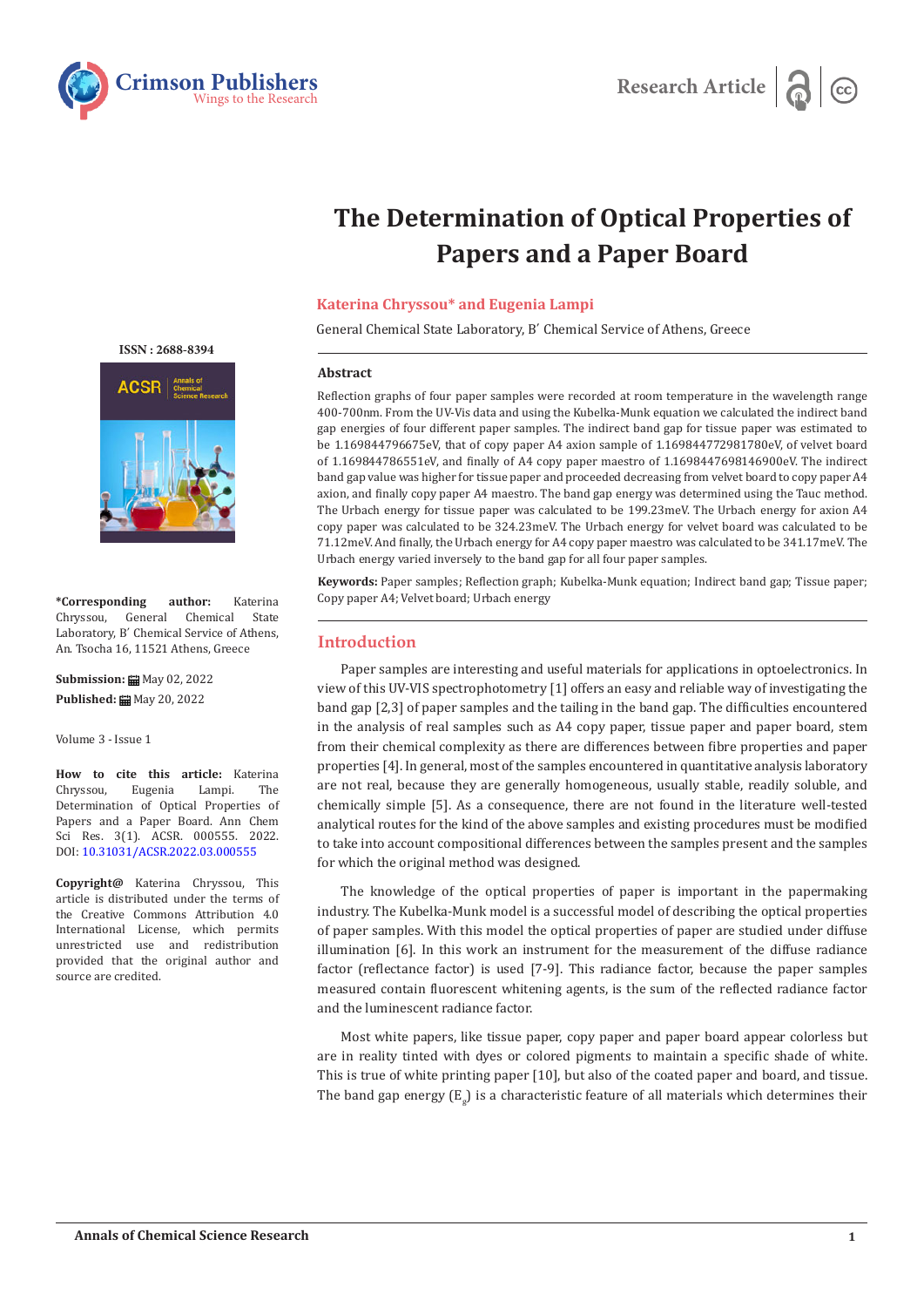application potential. It depends on the material as well as on its characteristics like crystallinity [11] and stoichiometry. Most optical and electrical properties of semiconductors are well explained by the band gap model [12]. Estimation of band gap is very significant in the characterization of the material. Diffuse Reflectance Spectroscopy is a simple but powerful spectroscopic tool to estimate the band gap energy of solid samples such as paper. From the diffuse reflectance spectra, the band gap of each paper sample could be estimated. The optical properties are also useful in studying absorption characteristics and the disorder present in the materials. The relation is examined between  $\mathtt{E_g}$  (band gap energy) and thickness and the tailing in the  $E_{\rm g}$ . In this work the reflection graphs, the thicknesses [13], the band gap energies  $E_{g}^{}$  and Urbach energy tails ( $\text{E}_{_\text{u}}$ ) of the four paper samples are studied [14].

## **Materials and Methods**

#### **Instruments and materials**

A spectrophotometer CM-3630 was used for the measurement of the optical properties of the paper samples. It was a model BCMTS M Type 40605, with Touchscreen M software of the company Frank-PTI, Germany. The spectrophotometer was connected to a computer Asus with windows 7Pro, a flat display Hanns. G, a keyboard Logitech K120, a mouse Logitech RX250, and a printer HP Laser Jet P1102. The reflectometer had reference standards for its calibration, a non-fluorescent standard CNF-082, and a fluorescent standard CF-082. It also had a non-fluorescent calibration plate of ceramic, a non-fluorescent working standard, Konica Minolta, made in Japan, no20286101. It was also accompanied by a black cavity, made in Japan, for calibration of the low end of the photometric scale. The black cavity was stored in a black box with a protective cover, so it was in a dust-free environment.

The instrument was specifically intended for the measurement of diffuse radiance factor or diffuse reflectance of paper, paper board, pulp and related products. The spectrophotometer employed an integrating sphere optical system as defined by ISO standard 2469 [8]. The measurements taken with this instrument were termed diffuse reflectance (diffuse radiance factor) and measurements like the brightness were also included, which were referred to as directional reflectance measurements. The optics of the spectrophotometer contained the integrating sphere, the lamps and all associated optical components. Diffuse reflectance spectra were collected for the samples in the wavelength range of 400- 700nm. In the instrument used the light source was daylight with UV defined. It was the standard illuminant D65 with color temperature 6504K and had similar spectral distribution to illuminant C. The D65 standard illuminant was similar in spectral distribution to illuminant C in the visible part of the electromagnetic spectrum. The D65 illuminant was defined in the UV, but the illuminant C was not.

For the measurements in this work, with regard to paper brightness tester, it was used diffuse geometry and it was the diffuse illumination-0 $^{\circ}$  viewing (d/0 $^{\circ}$ ) geometry. The light source was the actual light energy striking the specimen during the measurement. On the other hand, the illuminant, was the light striking the sample in a measuring instrument, and it was provided by a source, filtered quartz tungsten halogen lamp, which was filtered in order to alter its spectral energy distribution. The thickness of the copy paper samples was measured using a digital precision micrometer TMI (Testing Machines INC) Model No 49-61-01-0002, S.N. 33421-01 with range 0-1.270mm. The thickness of the paper samples was measured in the range 100±10μm and with ±5.5μm uncertainty.

## **The structural properties of the paper samples used for the measurement of the optical properties**

When a ray of light struck a sheet of paper, they occurred four possible results, i.e., specular reflection (gloss), transmission, scattering and absorption (heat). The reflection was primarily reflection from the top surface of the sheet of paper and was known as specular reflectance [15]. The cellulosic fibers were colorless and thus a cross-section of a sheet of paper could be thought of as a mass of intertwined cellulosic fibers. As the light struck a cellulosic fiber some of the light rays would specularly reflect from the surface of the fiber and other rays would pass through the nearly transparent fiber and would be refracted as they passed through [16]. As the direction of the light ray had been changed by one cellulosic fiber it would then encounter another fiber and its direction would be changed again. Of course, the paper samples entering our laboratory for tests were not composed of pure cellulose only, but they contained lignin and other colored impurities. In this case light absorption occurred because the light ray struck a nontransparent or colored matter in the sheet of paper. The light ray struck the colored matter in the paper sample and the light energy was absorbed and converted to heat, and thus the light was not reemitted from the sheet of paper, and the reflectance measured was lowered.

#### **Measurement of brightness**

Brightness was the reflectance of blue light. This light had a very specific spectral distribution as defined in ISO 2469 [8]. This function had an effective wavelength of 457nm and it was distributed throughout the spectral range of 400nm to 500nm. The brightness measurement took into consideration only the blue part of the visible spectrum and ignored the yellow and the red portion of the spectrum. For the measuring of brightness, we took from the pack of the paper sample 10 sheets of paper, without surface marks into specimens of 100mmx100mm dimension [17]. The paper specimens were put one of top of the other and from the same side of the paper sheet and they formed a packet of ten specimens. The measuring of brightness was performed without any sample conditioning. The measurement of brightness was performed on common laboratory conditions (22 ˚C and 52%r.h.). The procedure of measurement included the measurement of each paper specimen having the rest as backing. For each side of paper were taken 10 measurements.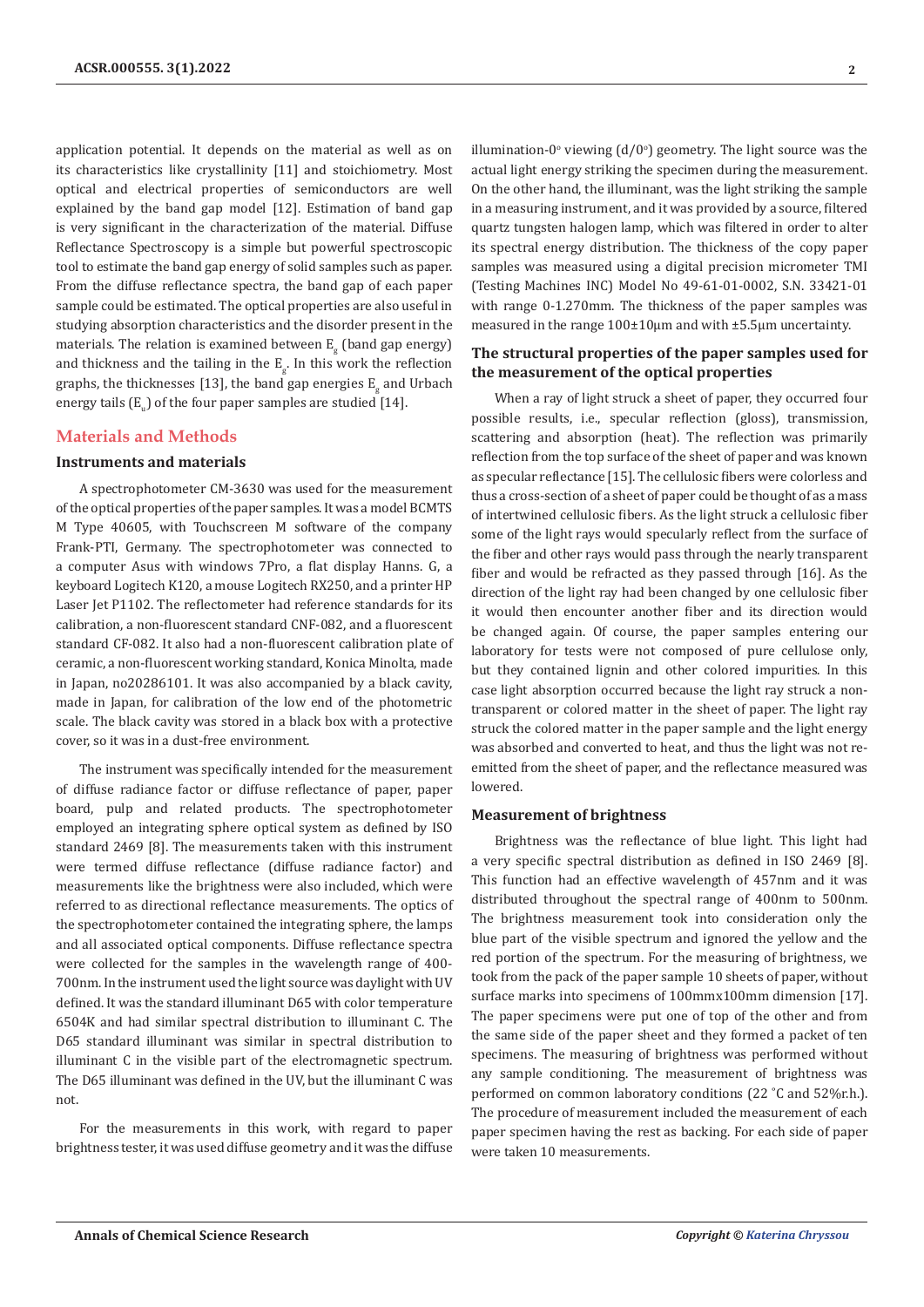## **Results and Discussion**

In this work we measured the diffuse radiance factor (reflectance factor). Since light cannot penetrate opaque, solid samples, it was reflected on the surface of the paper samples. Incident light reflected symmetrically with respect to the normal line was called specular reflection while incident light scattered in different directions was called diffuse reflection. With the integrating sphere, measurement was performed by placing the sample in front of the incident light window and concentrating the light reflected from the sample on the detector using a sphere with barium sulfate-coated inside. The obtained value became the reflectance (relative reflectance) with respect to the reflectance of the reference standard which was taken to be 100%.

The reflectance values obtained from experiments on four samples of white papers and boards in our laboratory were collected over the full visible spectral range (VIS). For the measurements in this work, we used the diffuse illumination  $0^{\circ}$  viewing  $(d/0^{\circ})$ geometry which corresponds to ISO Standard 2469 [8]. This geometry averaged the non-uniformities in the sample of paper, and it also averaged directionality effects, so the machine direction measurement and the cross-machine direction measurement were the same. The UV-Vis reflectance spectrum was utilized to investigate the various characteristics of the paper samples. The reflection graphs for each of the four paper samples were presented. The optical absorption spectra of the paper samples were recorded at room temperature in the wavelength range 400-700nm. UV-VIS spectrophotometry was used to explore the optical bandgap with associated Urbach (E<sub>u</sub>).

The equation of Kubelka-Munk [6] states that:

$$
\frac{K}{S} = \frac{\left(1 - \frac{R}{\infty}\right)}{2 \frac{R}{\infty}} \quad (1)
$$

where K is the coefficient of reflectivity, S is the coefficient of light scattering, and R is the observed reflectivity for monochromatic light, where R=Rsample/Rstandard. was the reflectance of an infinitely thick specimen.

The K/S ratio for the tissue paper was found to be K/ S=41.91082683, and the reflectance ISO brightness used was measured to be 85.81%. The ISO brightness measured was the numerical value of the reflectance of the paper samples at 457nm, blue light reflectance (Figure 1,2).



**Figure 1:** Reflection Graphs for tissue paper sample: 1: D65 brightness, 2.ISO brightness (Reflection% C/2) 3.ISO brightness-UV (Reflection% with filter) 4. Opacity (Reflection% over black).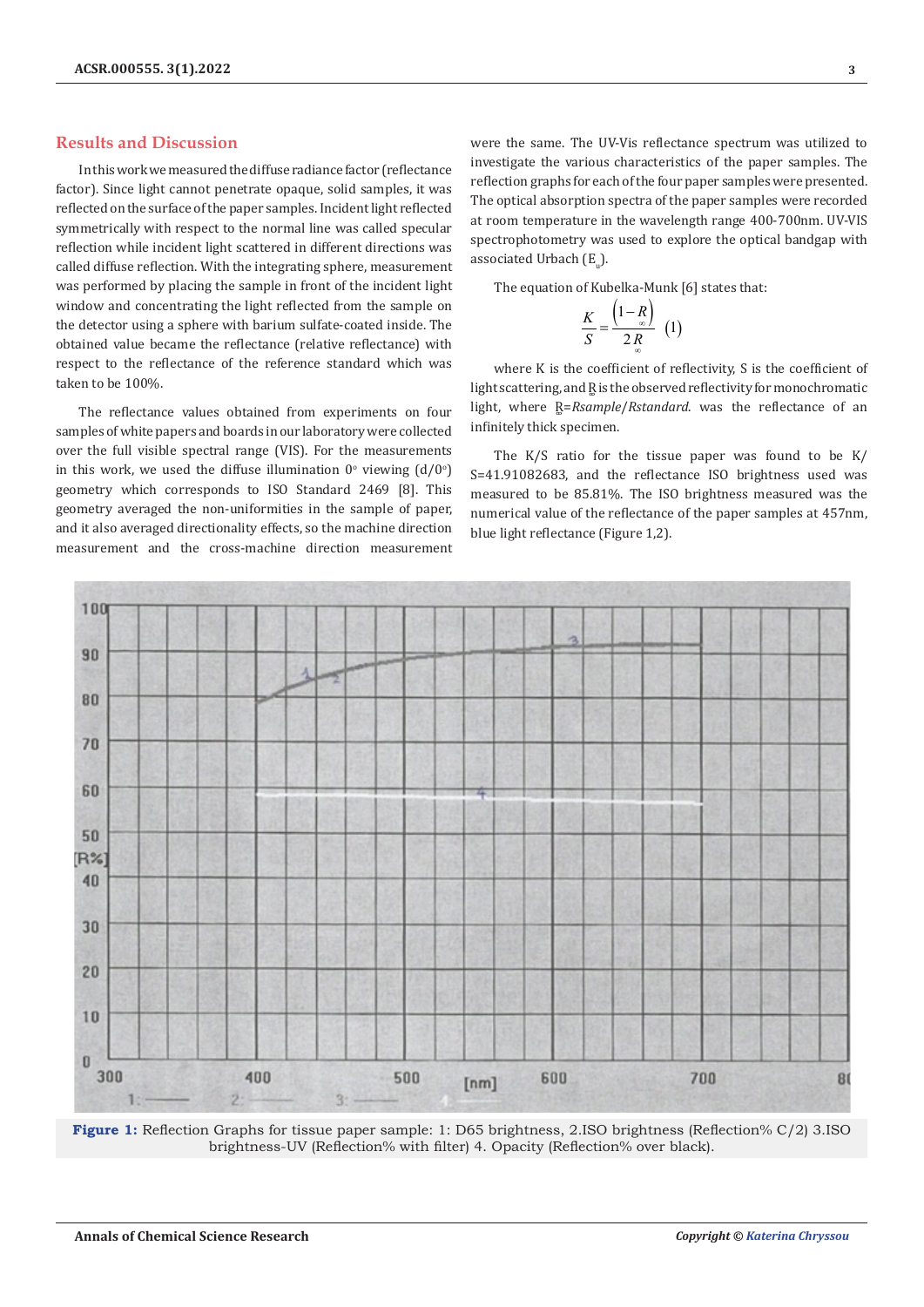

Figure 2: (K/S hv)<sup>2</sup> versus hv graph of the cellulosic chromophores in tissue paper for the calculation of band gap energy for permitted indirect transitions n=2.

UV-Vis data revealed the value of indirect bandgap energy [18] of 1.169844796675eV for tissue paper sample. The K/S ratio for the A4 AXION copy paper sample was found to be K/S=47.52515251

and the reflectance ISO brightness used was measured to be 97.04% (Figure 3,4).



**Figure 3:** Reflection Graphs for copy paper A4 AXION sample: 1: D65 brightness, 2.ISO brightness (Reflection% C/2) 3.ISO brightness-UV (Reflection% with filter) 4. Opacity (Reflection% over black).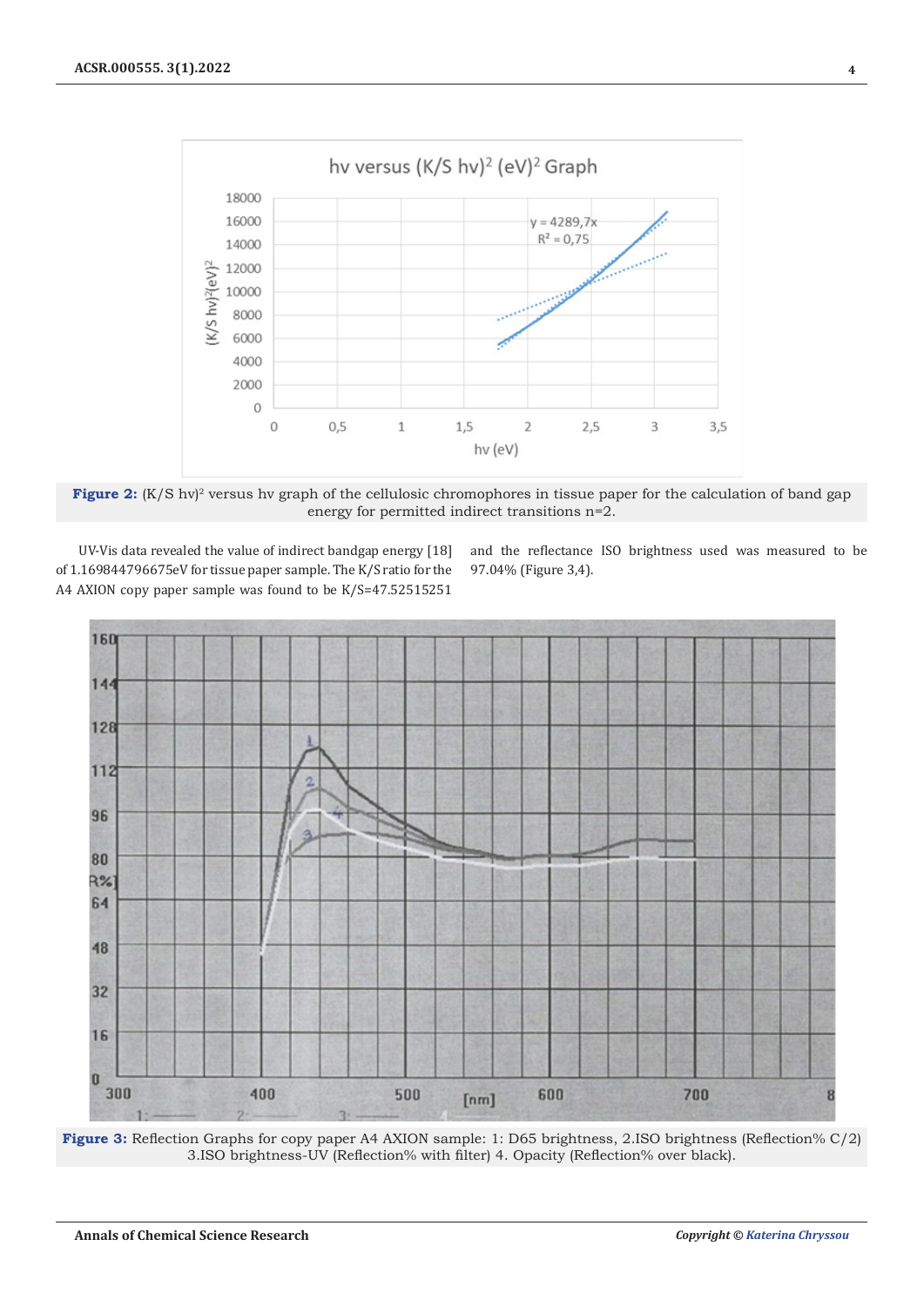

**Figure 4:** (K/S hv)<sup>2</sup> versus hv graph of the cellulosic chromophores in copy paper A4 axion for the calculation of band gap energy for permitted indirect transitions n=2.

UV-Vis data revealed the value of indirect bandgap energy of 1.169844772981780eV for copy paper A4 axion sample. The K/S ratio for the velvet board was found to be K/S=44.05554939 and

the reflectance ISO brightness used was measured to be 90.10% (Figure 5,6).



**Figure 5:** Reflection graphs for velvet board sample: 1: D65 Brightness, 2.ISO Brightness (Reflection% C/2) 3.ISO Brightness-UV (Reflection% with filter) 4. Opacity (Reflection% over black).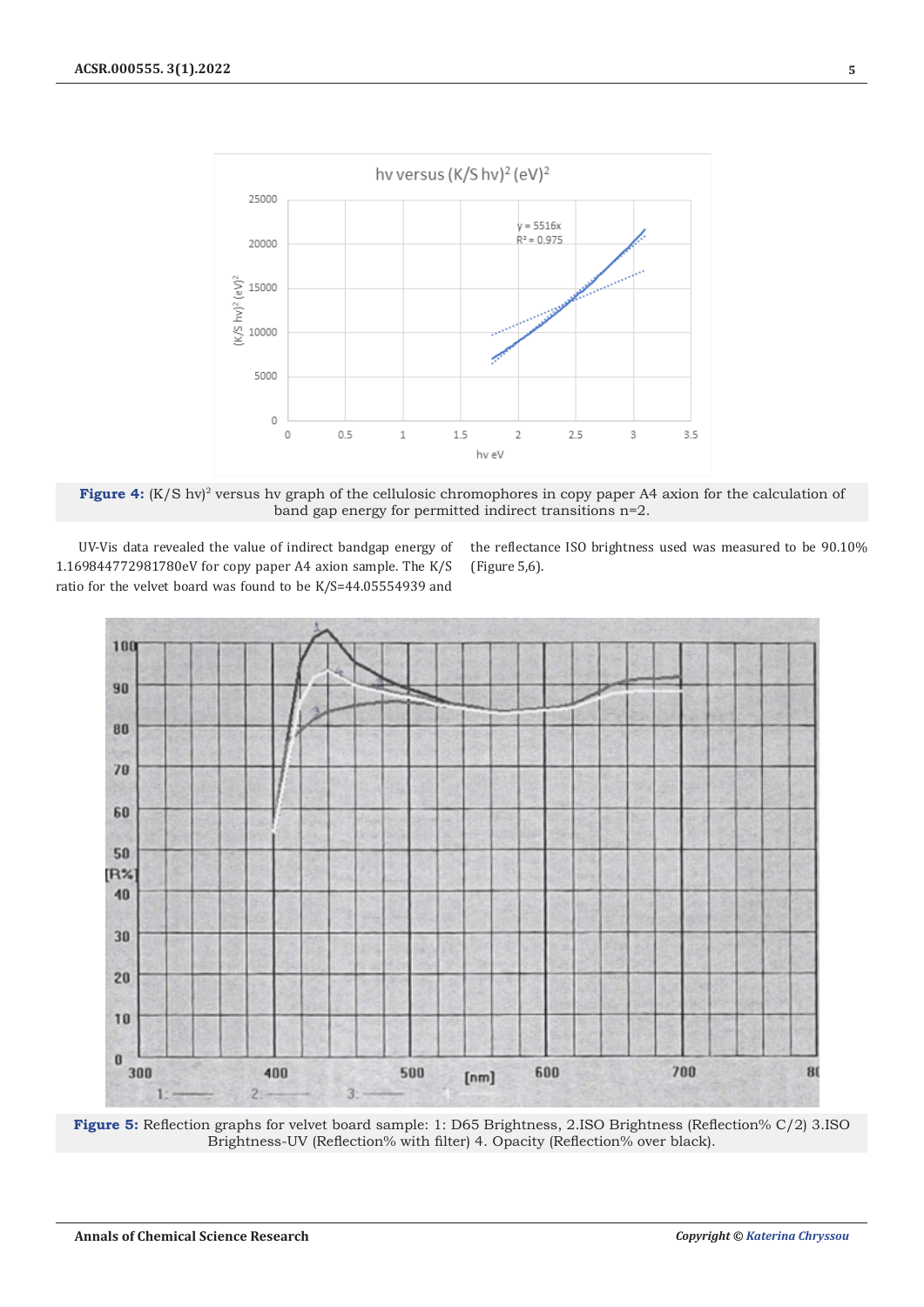

Figure 6: (K/S hv)<sup>2</sup> versus hv graph of the cellulosic chromophores in velvet board for the calculation of band gap energy for permitted indirect transitions n=2.

UV-Vis data revealed the value of indirect bandgap energy of 1.169844786551eV for velvet board sample. The K/S ratio for the A4 maestro paper was found to be K/S=48.4600551 and the

reflectance ISO brightness used was measured to be 98.91% (Figure 7,8).



Figure 7: Reflection graphs for copy paper A4 maestro sample: 1: D65 Brightness, 2.ISO Brightness (Reflection% C/2) 3.ISO Brightness-UV (Reflection% with filter) 4. Opacity (Reflection% over black)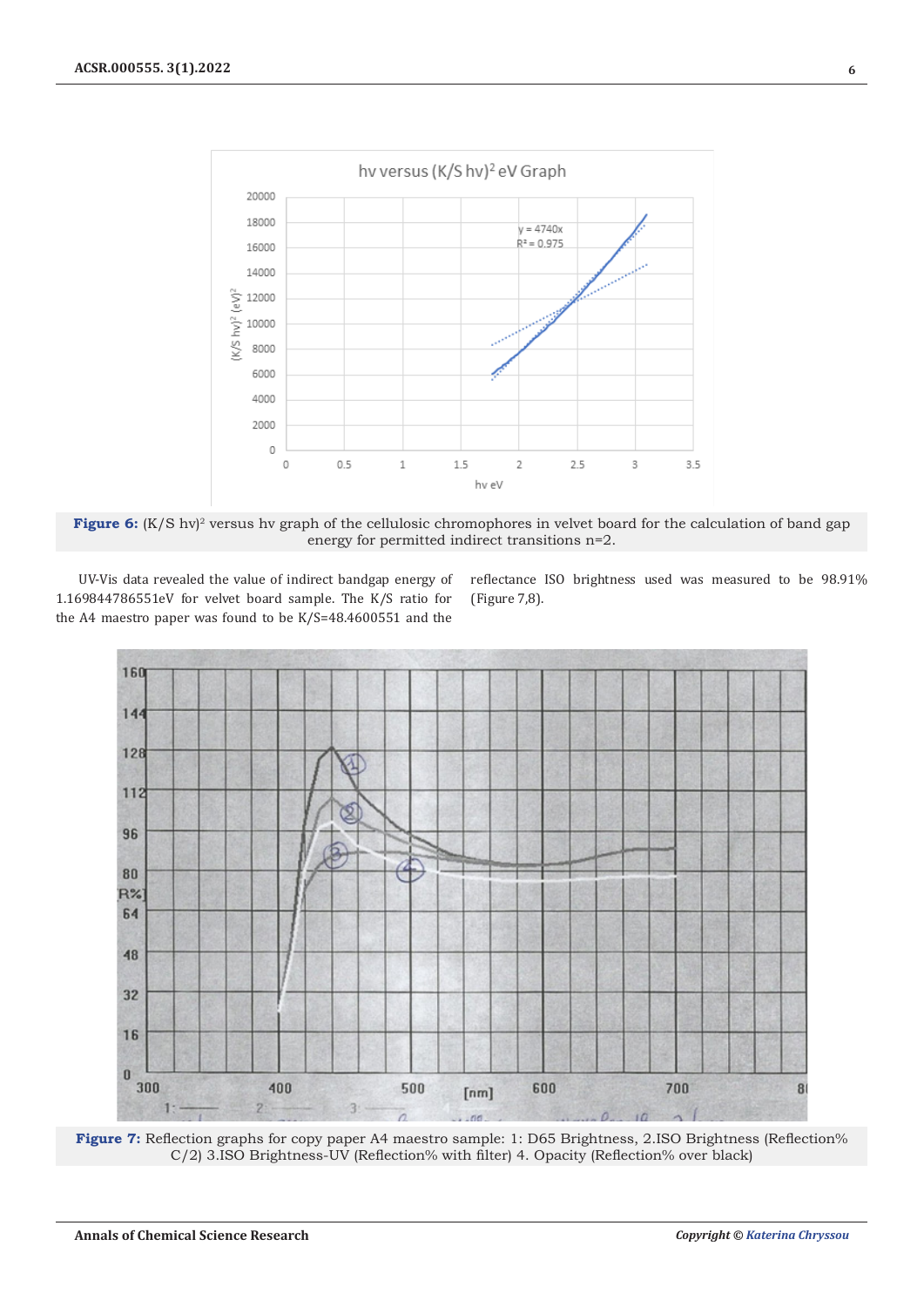

**Figure 8:** (K/S hv)<sup>2</sup> versus hv graph of the cellulosic chromophores in copy A4 maestro paper for the calculation of band gap energy for permitted indirect transitions n=2.

UV-Vis data revealed the value of indirect bandgap energy of 1.1698447698146900eV for copy paper A4 maestro sample. The linear absorption coefficient was determined by using the reflectance spectra of the four paper samples via following relation [19],

$$
\alpha = 2.3026 \frac{A}{d} \quad (2)
$$

where  $\alpha$  was the absorption coefficient [20,21], A was the absorption in % as estimated from the UV-Vis reflectance data and d was the thickness of the paper samples.

For the calculation of direct and indirect band gap energies the following equation was applied

# αhv=K(hv-E<sub>g</sub>)<sup>x</sup> (3)

where  $E_{\rm g}$  was the band gap energy and was direct or indirect depending on the value of x, and K was a proportionality constant, and  $\alpha$  was the absorption coefficient. For permitted indirect transitions x had the value 2. If  $x=1/2$ , then the above equation (3)

gave the values of the allowed direct transition.

In the Urbach's tail range the absorption coefficient  $\alpha$  [22] showed an exponential dependence on photon energy E, and obeyed the relation

$$
\alpha = \alpha_o \exp\left(\frac{E - E_o}{E_u}\right) \quad (4)
$$

where  $\alpha$  was the absorption coefficient,  $\alpha_{\text{\tiny o}}$  was a constant, E was energy,  $\mathtt{E}_\circ$  corresponded to the energy close to that of the bandgap at low temperature, and  $\texttt{E}_\text{u}$  was the Urbach energy [23] i.e., the width of the band tail of the localized states in the bandgap [24]. The slope of the  $ln(a)$  versus hy plot in the lower photon energy region was used for the calculation of  ${\tt E_u}$  (Urbach energy) of each paper sample [25]. The values of the Urbach energy  $E_{\mu}$  [26], were calculated by taking the reciprocals of the slopes of the linear portion of the ln $\alpha$ versus hv curves in the lower photon energy regions. These values for all paper samples are given in Table 1.

**Table 1:** Optical band gap energies (eV) [27], Urbach energies (m eV), and thicknesses (mm) of the four paper samples, and basis weight (g/sqm) [28]. Urbach energy of paper samples was calculated by the slope of the best fit line through vertical slope segments of plots from (Figure 9-12).

| Paper sample          | Thickness (mm)      | Band gap energy (eV) | Slope (eV) | Urbach energies<br>(meV) | Basis weight $(g/sqm)$ |
|-----------------------|---------------------|----------------------|------------|--------------------------|------------------------|
| Tissue paper          | $0.1246 \pm 0.0055$ | 1.169844796675       | 5.0192     | 199.23                   | 33.032                 |
| axion A4 copy paper   | $0.1055 \pm 0.0055$ | 1.169844772981780    | 3.0842     | 324.23                   | 79.489                 |
| Velvet board          | $0.1760 \pm 0.0055$ | 1.169844786551       | 14.06      | 71.12                    | 200.118                |
| maestro A4 copy paper | $0.1034\pm0.0055$   | 1.1698447698146900   | 2.9311     | 341.17                   | 82.423                 |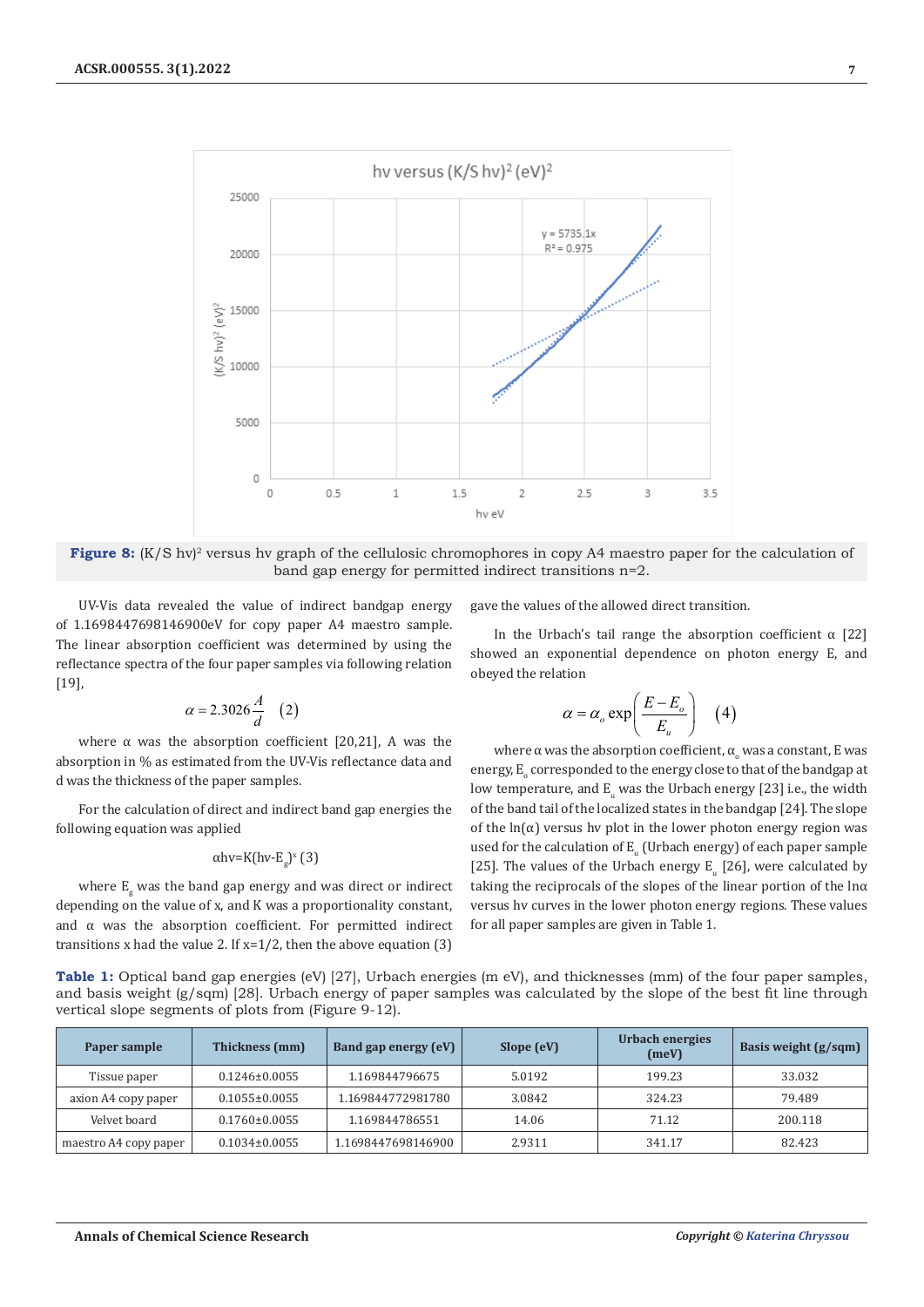The Urbach energy of the copy paper A4 maestro was calculated by the slope of the best fit line through the vertical segment of the plot of Figure 9. The slope was calculated to be 2.9311eV and the Urbach energy of 341.2meV for A4 copy paper maestro as listed in Table 1. Also, the slope was calculated to be 3.0842eV and the

Urbach energy of 324.2meV for axion A4 copy paper as listed in Table 1 (Figure10). The slope was calculated to be 5.0192eV and the Urbach energy of 199.2meV for tissue paper as listed in Table 1 (Figure 11). The slope was calculated to be 14.06eV and the Urbach energy of 71.1meV for velvet board as listed in Table 1 (Figure 12).



**Figure 9:** Plot of ln(α) versus photon energy hv for the calculation of Urbach energy of the copy paper A4 maestro.



**Figure 10:** Plot of ln(α) versus photon energy hv for the calculation of Urbach energy of the copy paper A4 axion copy paper.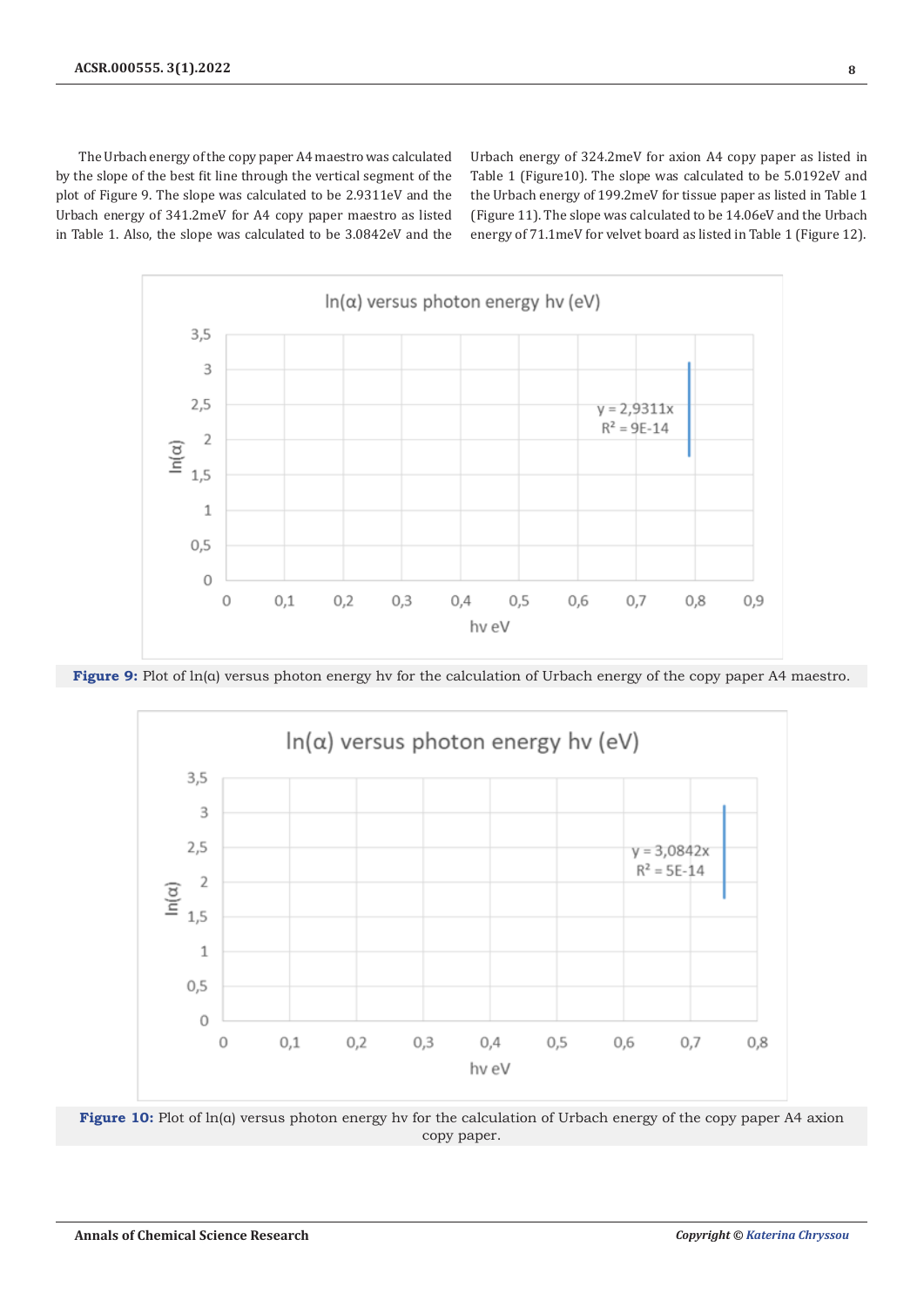

**Figure 11:** Plot of ln(α) versus photon energy hv for the calculation of Urbach energy of the tissue paper.



**Figure 12:** Plot of ln(α) versus photon energy hv for the calculation of Urbach energy of the velvet board.



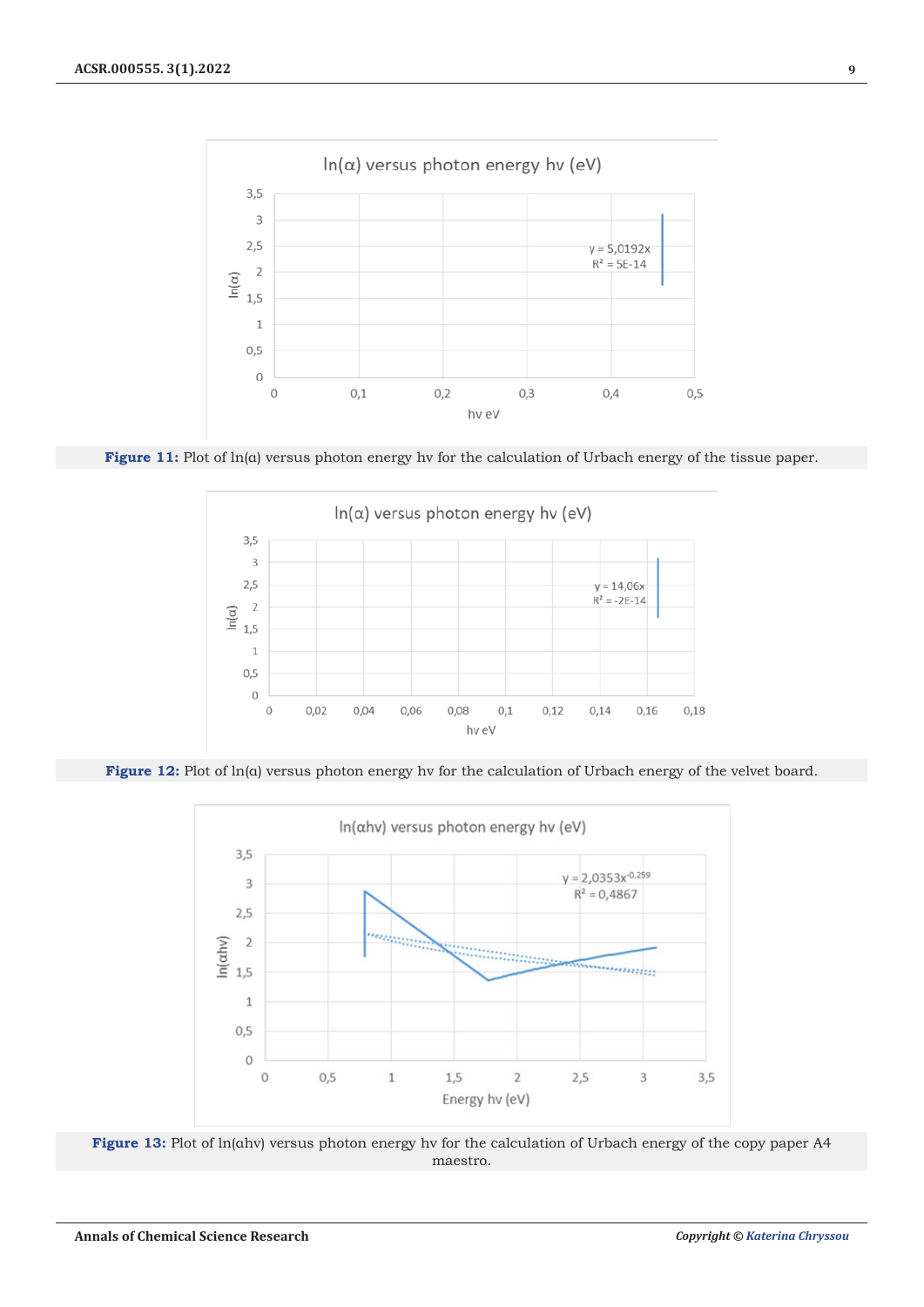The Urbach energy of the copy paper A4 maestro was calculated again by the slope of the best fit line through the vertical segment of the plot of Figure 13. The slope was calculated to be 2.0353eV and the Urbach energy was of 491.328meV for A4 copy paper maestro. The density [29] of tissue paper was calculated to be 0.264256g/ sqm. The density of axion Α4 copy paper was calculated to be 0.7499g/sqm. The density of velvet board was calculated to be 1.1370g/sqm. The density of A4 copy paper maestro was calculated to be 0.8002g/sqm. The specific volume [29] of tissue paper was calculated to be 3.784209252cm3 /g. The specific volume of A4 axion copy paper was calculated to be  $1.333517845cm^3/g$ . The specific volume of velvet board was calculated to be 0.879481106cm<sup>3</sup>/g. The specific volume of A4 copy paper maestro was calculated to be 1.24965119cm<sup>3</sup>/g. The higher value of specific volume of tissue paper indicated a higher bulk. Then the specific volume of A4 axion copy paper was higher and calculated to be  $1.333517845cm^3/g$ . Then the bulk diminished from A4 copy paper maestro, and then to 0.879481106cm3 /g for velvet board. The band gap energy of tissue paper had the higher value, then it was velvet board, and then axion A4 copy paper and finally maestro A4 copy paper.

#### **Conclusion**

In this work UV-VIS spectroscopy was performed to calculate the indirect band gap energies and Urbach energies of four paper samples. In summary we observed trends in the optical properties of paper samples. Band gap energy was determined using the Tauc method [30]. The band gap energy of a semiconductor describes the energy needed to excite an electron from the valence band to the conduction band. An accurate determination of the band gap energy was crucial in predicting photophysical and photochemical properties of semiconductors, like thin paper samples. A decrease in Urbach energy with an increase in thickness and an increase in energy band gap with an increase in thickness was observed for the four different paper samples tested at room temperature. The Urbach energy varied inversely to the band gap for all four paper samples [31]. The compositional decrease in Urbach energy can be explained by decreasing of the disorder in the paper samples. This work contributed to understanding that the energy tails can be optimized to engineer the optical band gap for applications in the field of thin paper samples.

### **References**

- 1. [Patrycja M, Michal P, Wojciech M \(2018\) How to correctly determine the](https://pubs.acs.org/doi/10.1021/acs.jpclett.8b02892)  [band gap energy of modified semiconductor photocatalysts based on](https://pubs.acs.org/doi/10.1021/acs.jpclett.8b02892)  [UV-Vis spectra. J Phys Chem Lett 9\(23\): 6814-6817.](https://pubs.acs.org/doi/10.1021/acs.jpclett.8b02892)
- 2. [Nicola S, Lucrezia A, Roberta T, Roberto V \(2017\) Spectrophotometric](https://www.sciencedirect.com/science/article/abs/pii/S0925346716306395)  [method for optical band gap and electronic transitions determination of](https://www.sciencedirect.com/science/article/abs/pii/S0925346716306395)  [semiconductor materials. Opt Mater 64: 18-25.](https://www.sciencedirect.com/science/article/abs/pii/S0925346716306395)
- 3. [Ghobadi N \(2013\) Band gap determination using absorption spectrum](https://link.springer.com/article/10.1186/2228-5326-3-2)  [fitting procedure. Int Nano Lett 3\(2\): 1-4.](https://link.springer.com/article/10.1186/2228-5326-3-2)
- 4. Anna J (2011) Correlations between fibre properties and paper properties, Master Thesis in Pulp Technology, KTH, School of Chemical Science and Engineering (CHE) Sweden, pp.1-49.
- 5. David H (2021) Obtaining and preparing samples for analysis, Chemistry Libre Texts, DePauw University, USA.

**10**

- 6. Vesna D, Zeljka B, Katarina I (2012) Kubelka-Munk theory in describing optical properties of paper. Technical Gazette 19(1): 191-196.
- 7. [Arthur JR \(1981\) Measurement of reflectance factors under daily and](https://pubmed.ncbi.nlm.nih.gov/20333152/) [intermittent irradiance variations. Appl Opt 20\(19\): 3336-3340.](https://pubmed.ncbi.nlm.nih.gov/20333152/)
- 8. ISO 2469:2014, Paper, board and pulps-measurement of diffuse radiance factor (diffuse reflectance factor), pp.1-19.
- 9. ASTM E313-10 Standard practice for calculating yellowness and whiteness indices from instrumentally measured color coordinates, pp. 1-6.
- 10. Casey JP (1980) Pulp and paper, chemistry and chemical technology. (3rd Edn), 3(19): 1627.
- 11. [Ovshinsky SR, Fritzsche H \(1971\) Reversible structural transformations](https://link.springer.com/article/10.1007/BF02662715) [in amorphous semiconductors for memory and logic. Metall Trans 2:](https://link.springer.com/article/10.1007/BF02662715) [641-645.](https://link.springer.com/article/10.1007/BF02662715)
- 12. [Tauc J \(1968\) Optical properties and electronic structure of amorphous](https://www.sciencedirect.com/science/article/abs/pii/0025540868900238) [Ge and Si. Mat Res Bull 3\(1\): 37-46.](https://www.sciencedirect.com/science/article/abs/pii/0025540868900238)
- 13. Vedeshwar AG (1995) Optical Properties of Amorphous and Polycrystalline Stibnite (Sb2S3) Films. J Phys III France 5: 1161-1172.
- 14. Qindeel RN, Alonizan MR, Baig WA, Farooq SS, Al-Ghamdiand MS, Al-Garawi, (2015) Study of optical properties of alpha and Nd:YAG Laser Irradiated Cellulose Nitrate Polymer. Org Opto-Elect 1(1): 17-24.
- 15. Alexandra CS, Pascal B, Katia D (2019) Material category determined by specular reflection structure mediates the processing of image features for perceived gloss. bio Rxiv, pp.1-45.
- 16. Yu Y (2015) UV interactions with fibers and fibrous structures, Thesis submitted in fulfilment of the requirements for the degree of Doctor of Philosophy, Deakin University, Australia, pp. 1-283.
- 17. ISO 2470-1:2009 Paper, board and pulps-measurement of diffuse blue reflectance factor. Part 1: Indoor daylight conditions (ISO Brightness) pp.1-10.
- 18. [Omer Bahadir M, Ertan A, Selim K, Onder P \(2018\) Effects of GNP](https://onlinelibrary.wiley.com/doi/abs/10.1002/pc.24948) [addition on optical properties and band gap energies of PMMA films.](https://onlinelibrary.wiley.com/doi/abs/10.1002/pc.24948) [Polym Compos 40\(5\): 1-8.](https://onlinelibrary.wiley.com/doi/abs/10.1002/pc.24948)
- 19. [Mahbubur Rahman M, Hussein AM, Zhong-Tao J, Mohmmednoor A, Lee](https://pubs.rsc.org/en/content/articlelanding/2017/ra/c6ra25626k) [Siang C, et al. \(2017\) Investigation of the post-annealing electromagnetic](https://pubs.rsc.org/en/content/articlelanding/2017/ra/c6ra25626k) [response of Cu-Co oxide coatings via optical measurement and](https://pubs.rsc.org/en/content/articlelanding/2017/ra/c6ra25626k) [computational modelling. RSC Adv 7: 16826-16835.](https://pubs.rsc.org/en/content/articlelanding/2017/ra/c6ra25626k)
- 20. [Chaudhry MA, Anwar Manzoor R, Altaf and Shakeel Bilal M \(1995\)](https://adsabs.harvard.edu/full/1995AuJPh..48..887A) [Optical characteristics of some binary and ternary phosphate glasses.](https://adsabs.harvard.edu/full/1995AuJPh..48..887A) [Aust J Phys 48: 887-892.](https://adsabs.harvard.edu/full/1995AuJPh..48..887A)
- 21. [Cody GD, Tiedje T, Abeles B, Moustakas TD, Brooks BY, Goldstein Y \(1981\)](https://journals.aps.org/prl/abstract/10.1103/PhysRevLett.47.1480) [Disorder and the optical absorption edge of hydrogenated amorphous](https://journals.aps.org/prl/abstract/10.1103/PhysRevLett.47.1480) [silicon. Phys Rev Lett 47\(20\): 301-304.](https://journals.aps.org/prl/abstract/10.1103/PhysRevLett.47.1480)
- 22. Nadeem MY, Sadhana TB, Altaf MA (2004) Optical band gap in MnO-CdO- $P_2O_5$  Glasses. J Res Sci 15(3): 245-251.
- 23. [Subashiev AV, Oleg S, Zhichao C, Serge L \(2010\) Urbach tail studies by](https://aip.scitation.org/doi/10.1063/1.3510470) [luminescence filtering in moderately doped bulk InP, Appl Phys Lett](https://aip.scitation.org/doi/10.1063/1.3510470) [97\(18\): 1-4.](https://aip.scitation.org/doi/10.1063/1.3510470)
- 24. Shportko KV (2019) Disorder and compositional dependences in Urbach-Martienssen tails in amorphous  $(GeTe)_x(Sb2Te_3)1-x$  alloys. Scinetific Reports 9: 6030.
- 25. Imtiaz A, Suhail HS, Ali R, Sajjad M (2021) Spectroscopic analysis for harnessing the quality and potential of gemstones for Small and Medium-Sized Enterprises (SMEs). J Spectrosc, pp. 1-12.
- 26. [Ravindra NM, Demichelis F \(1985\) Cody disorder: Absorption-edge](https://pubmed.ncbi.nlm.nih.gov/9936764/) [relationships in hydrogenated amorphous silicon. Phys Rev B Condens](https://pubmed.ncbi.nlm.nih.gov/9936764/) [Matter32\(10\): 6591-6595.](https://pubmed.ncbi.nlm.nih.gov/9936764/)